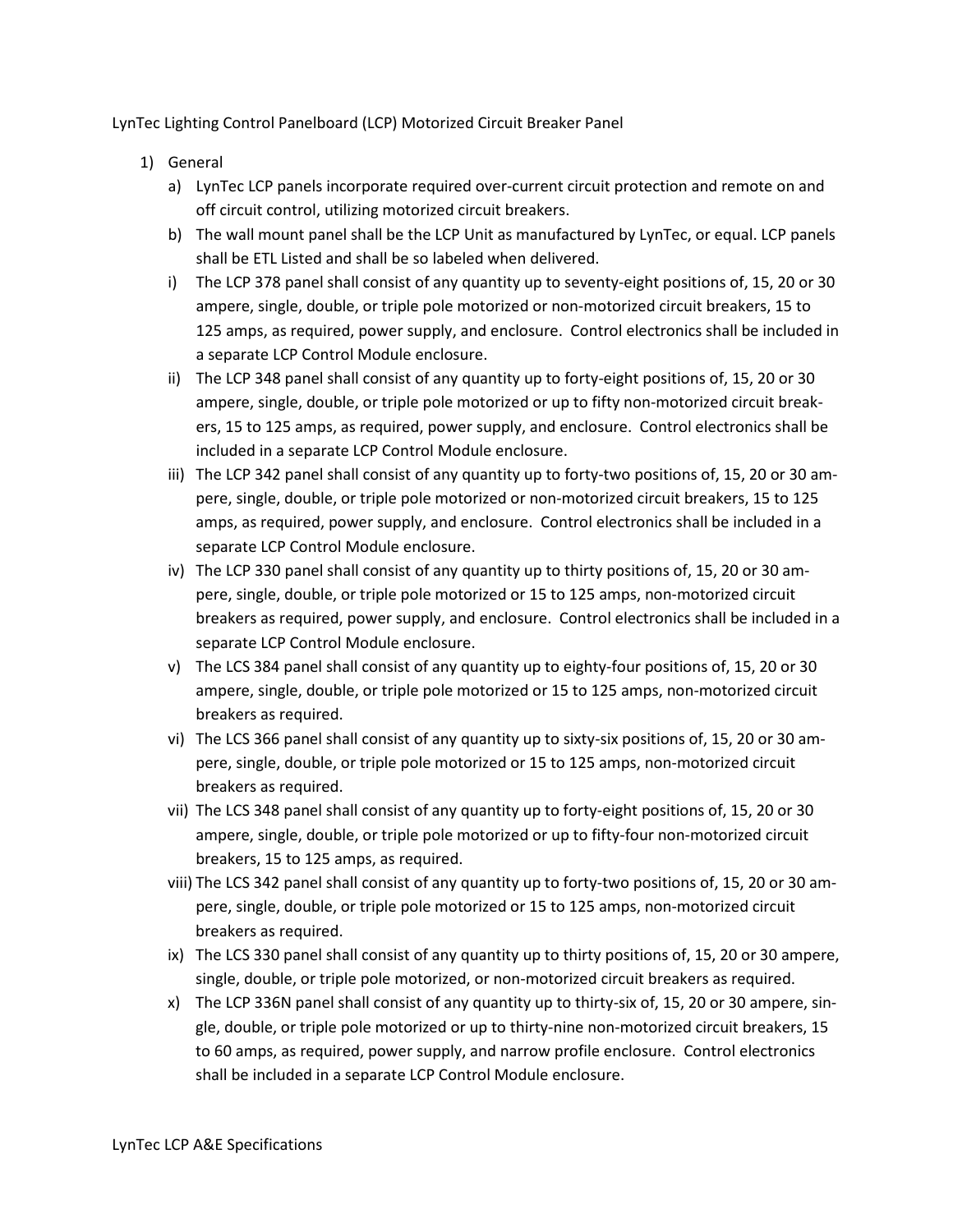- xi) The LCP 324N panel shall consist of any quantity up to twenty-four positions of, 15, 20 or 30 ampere, single, double, or triple pole motorized or up to twenty-seven 15 to 60 amps, nonmotorized circuit breakers as required, power supply, and narrow profile enclosure. Control electronics shall be included in a separate LCP Control Module enclosure.
- xii) The LCS 342N narrow profile secondary panel shall consist of any quantity up to forty-two positions of, 15, 20 or 30 ampere, single, double, or triple pole motorized or 15 to 60 amps, non-motorized circuit breakers as required.
- xiii) The LCS 330N narrow profile secondary panel shall consist of any quantity up to thirty positions of, 15, 20 or 30 ampere, single, double, or triple pole motorized, or 15 to 60 amps, non-motorized circuit breakers as required.
- 2) Mechanical
	- a) Panels shall be no larger than:
		- i) LCP 378: 20" W x 86" H x 6" D
		- ii) LCS 384: 20" W x 86" H x 6" D
		- iii) LCS 366: 20" W x 86" H x 6" D
		- iv) LCP 348: 20" W x 62" H x 6" D
		- v) LCS 348: 20" W x 62" H x 6" D
		- vi) LCP 342: 20" W x 62" H x 6" D
		- vii) LCS 342: 20" W x 56" H x 6" D
		- viii) LCP 330: 20" W x 38" H x 6" D
		- ix) LCS 330: 20" W x 38" H x 6" D
		- x) LCP 324N 9" W x 65" H x 6" D
		- xi) LCP 336N 9" W x 85" H x 6" D
		- xii) LCS 330N 9" W x 65" H x 6" D
		- xiii) LCS 342N 9" W x 85" H x 6" D
		- xiv) LCP Control Module: 12" W x 12" H x 6" D
	- b) Panel shall be constructed of 16-gauge steel. All panel components shall be properly treated; primed and finished in fine-textured, scratch resistant paint or rust resistant galvanized coating. The entire unit shall surface mount.
	- c) Equally sized top and bottom blank end panels shall facilitate conduit entry and vertical mounting. The front panel shall be easily removable as well for full front access to input and output connections.
	- d) Each LCP Control Module shall ship with a hinged cover, allowing controlled access to the wiring.
	- e) Circuit breakers and supporting interior may be removed to facilitate installation of the enclosure.
- 3) Thermal
	- a) The panel shall be convection cooled. No fans or other powered ventilation are required.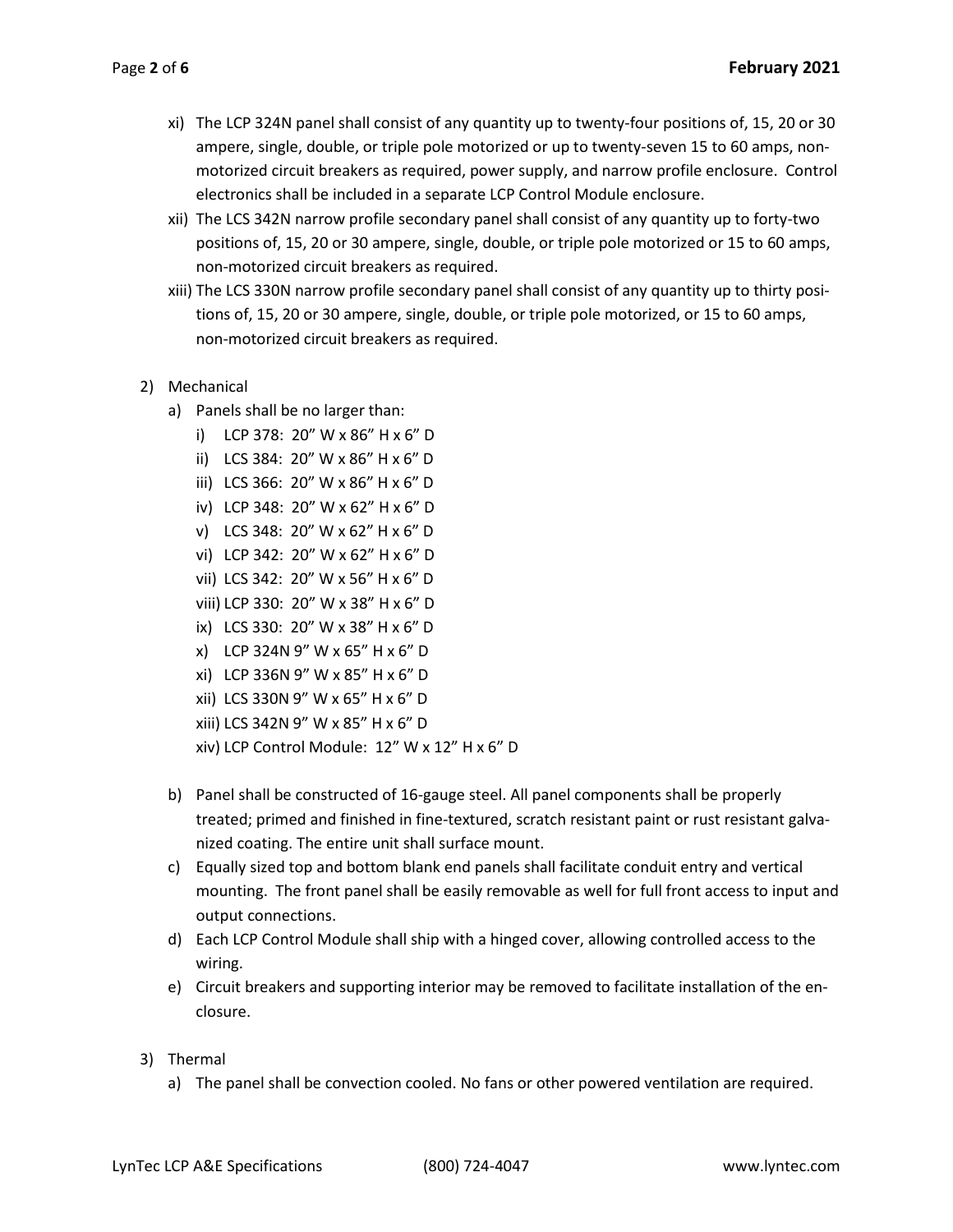- b) The panel shall operate safely in an environment having an ambient temperature between 32ºF (0ºC) and 104ºF (40ºC), and humidity between 10-90% (non-condensing).
- 4) Electrical
	- a) All Type 1 components shall be Schneider Electric NF-G3 series panel board devices or equivalent.
	- b) The panel shall be fed by 3-Phase 5-wire (3-Phase conductors, 200% Neutral), and chassis ground 120/208 or 277/480 VAC 60 Hz supply. Narrow profile panels are fed by 3-Phase 4 wire (3-Phase conductors, 100% Neutral).
	- c) Main Circuit Breaker protection, except 84 space panels, or Main Lug Only options shall be provided.
	- d) Feed through Lug options shall be provided.
	- e) Sub-feed lugs options shall be provided.
	- f) The panel control electronics shall operate on single phase, 120-277V AC 60Hz fed from an included bus mounted power supply. Device fault current protection shall be minimum 25,000 AIC @ 120 VAC.
	- g) The individual remote-controlled circuit breakers shall contain motor driven, mechanically held contacts with ampacity ratings of 15, 20 or 30 amps at up to 277VAC line to neutral.
	- h) Each motorized circuit breaker shall have an integral manual override switch with on/off or tripped status indication.
	- i) The motorized circuit breaker shall be Schneider Electric ECB-G3 circuit breakers with the following minimum ratings:
		- i) Bolt on interface to bus bar
		- ii) HACR UL Rated
		- iii) SWD (Switching Duty) UL Rated
		- iv) HID (High Energy Lighting) UL listed
		- v) Single pole 65kAIR @ 120 VAC, 14kAIR @ 277 VAC
		- vi) Two-pole 65kAIR @ 120 VAC, 14kAIR @ 277/480 VAC
		- vii) Three-pole 42kAIR @ 240 VAC, 14kAIR @ 277/480
		- viii) 200,000 mechanical operations at full load current and 0.8 Power Factor.
	- j) All line, neutral and ground terminals shall accept up to # 6 AWG wire.
	- k) Control wiring shall land on removable headers for easy contractor installation (On-board DMX, Serial, BACnet and I/O and Input terminations).
	- l) Ethernet connectivity shall be a female RJ45 jack.
	- m) Low voltage connections are in a separate enclosure.
- 5) Electronics
	- a) The LCP controller shall have a power status LED indicator (Orange) and a DMX status LED indicator (Green) or BACnet indicator (Yellow). Two yellow navigation buttons and a two line by 16-character backlit LCD shall be provided for system monitoring and control status. Green and red test buttons are provided for local control and diagnostics.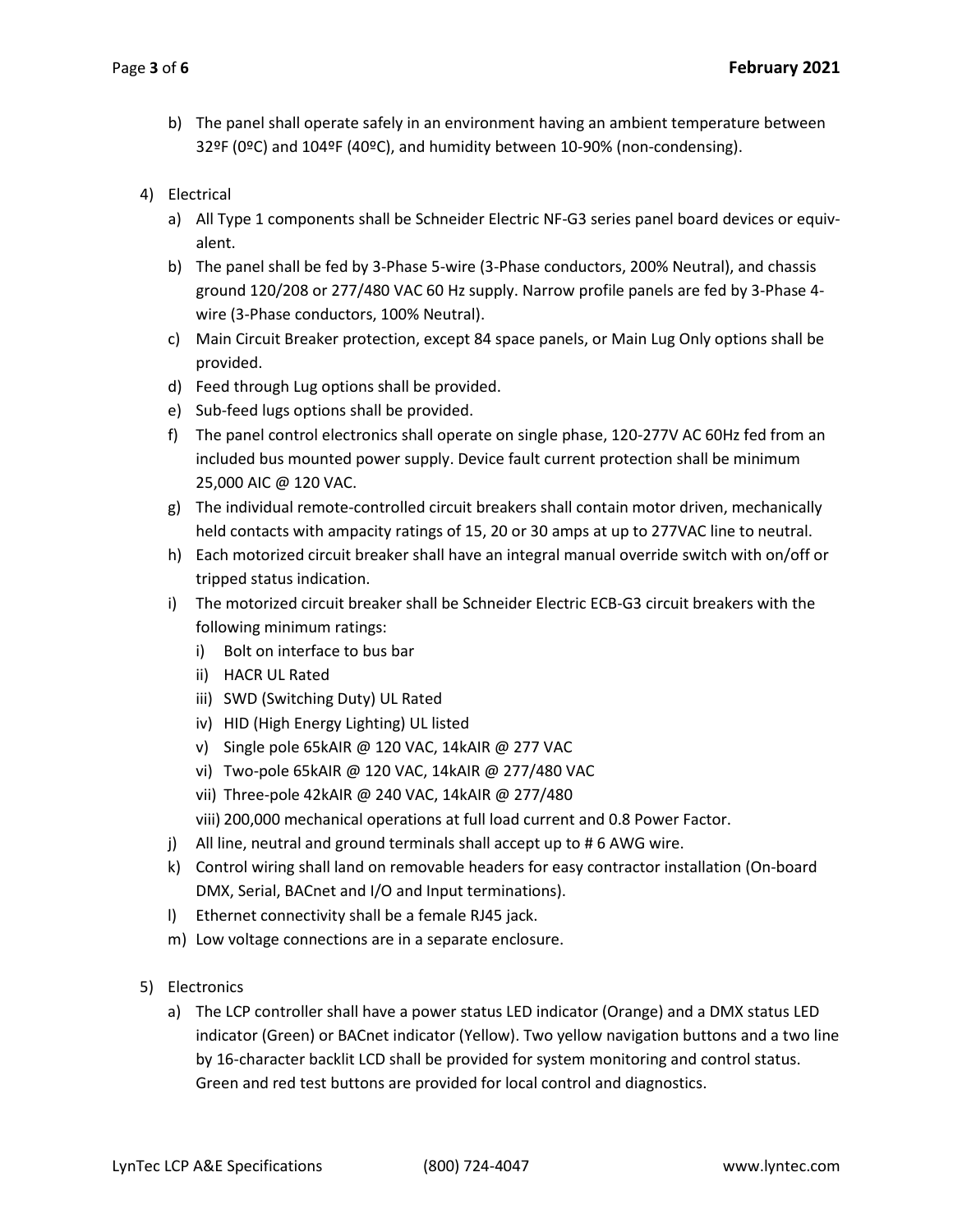- b) The panel shall receive:
	- i) ESTA DMX512-A control protocol. Addressing shall be set via internal web page.
	- ii) EIA RS-232 serial control protocol. Baud rate shall be set via internal web page.
		- (a) Crestron formatted control commands
		- (b) Extron formatted control commands
		- (c) AMX formatted control commands
		- (d) Properly formatted commands by others
	- iii) PLASA E1.31 (sACN) streaming ACN control protocol. Universe and address shall be set via internal web page.
	- iv) TCP/IP
		- (a) HTTP Graphical User Interface (GUI) via a commercially available web browser (Provided by others).
		- (b) HTTP Get commands to direct the operation and receive status of individual motorized breakers or zones.
		- (c) Telnet commands to direct the operation and receive status of individual motorized breakers or zones.
- c) The motorized circuit breakers shall respond to control changes in less than 25 milliseconds. DMX512 update speed shall be 40Hz.
- d) The LCS panels shall allow an optional power supply and buffer to be factory or field installed in installation where the control wire length from the LCP panel is greater than 400 feet. One circuit breaker position will be reserved to provide electrical power to this circuit.
- e) 2,500V optical isolation shall be provided between the DMX512 inputs and the control electronics as well as between control and power components.
- f) The panel shall have a UL 924-compliant contact input for use in Emergency Lighting systems. The panel shall respond to the contact input by switching selecting motorized circuit breakers on, while switching other motorized circuit breakers off. The emergency lighting status shall be maintained for the duration of the contact closure and will not be modified by any other input during the emergency lighting duration. Each motorized circuit breaker can be selected for activation upon contact input.
- g) An internal astronomical clock shall provide up to 84 events to be automatically adjusted for Sunrise and Sunset times based on the physical location of the panel and calendar date. The internal schedule feature shall allow an offset of up to 3 hours, by 30-minute steps, before or after local Sunrise or Sunset times. Access to the internal schedule and selecting the physical location of the panel shall be through the internal web page.
- h) It shall be possible to define up to 12 zones using the GUI. Zones shall be programmable by manually selecting one or more motorized circuit breaker to be included in the zone. 168 Motorized circuit breakers can be physically located in any of the four panels under the direct control of the Primary LCP controller. Each zone can be associated with a discrete control protocol.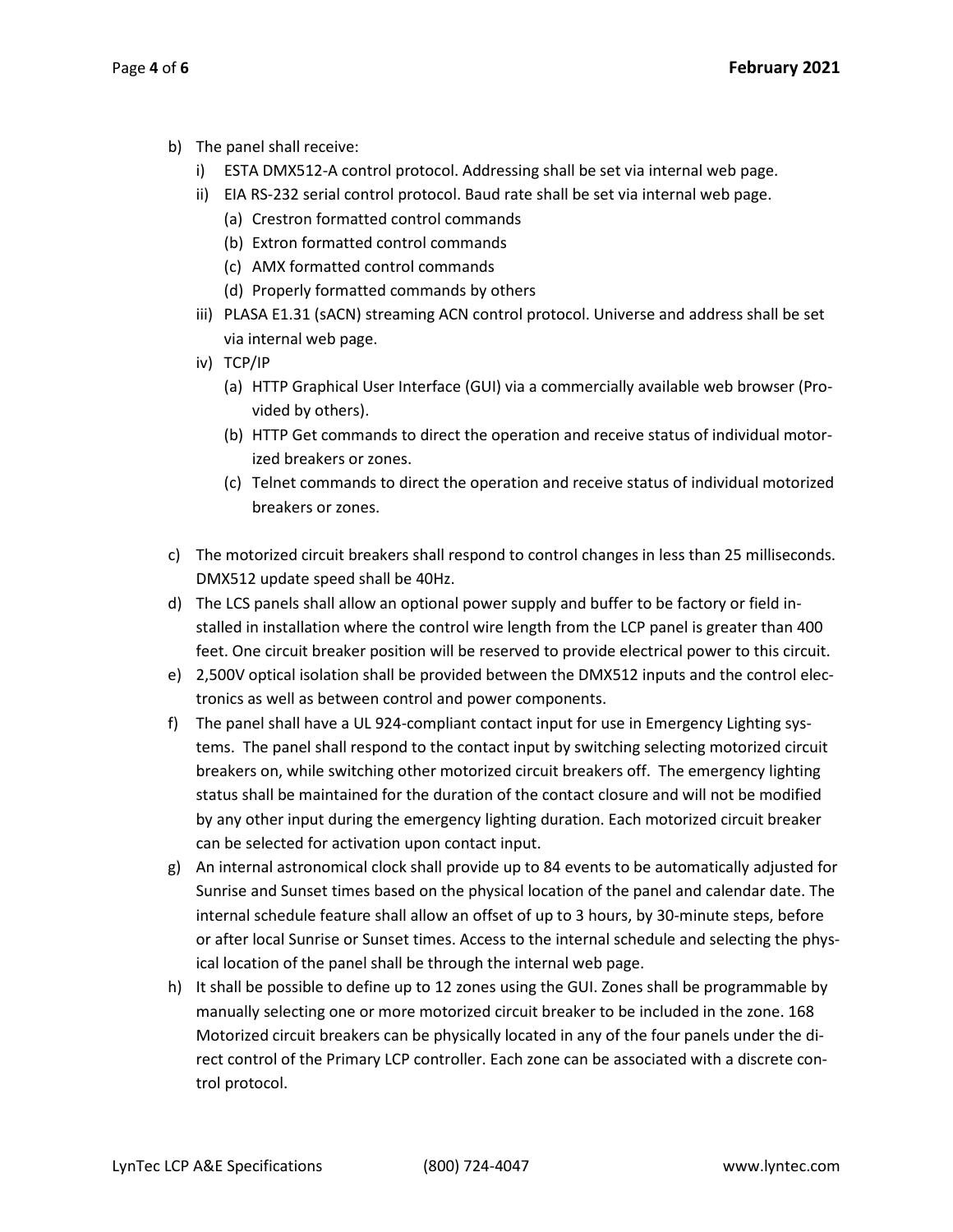- i) Grouped operation shall be a fixed 100ms delay time between motorized circuit breaker operations.
- j) Each zone sequence shall be controlled by up to six remote switch sets or other low voltage contact closures within 5,000 feet of the controller.
- k) Status indication of the zone shall be displayed by the illumination of the "ON" button illumination circuit.
	- i. Steady green shall indicate all breakers in the zone are on
	- ii. Slow flashing (1 Hz) shall indicate breakers have been directed to change state
	- iii. Fast flashing (4 Hz) shall indicate a fault or tripped circuit breaker within the zone
	- iv. Asymmetrical flashing, once per 4 seconds, indicates a mechanically bypassed circuit breaker in the controlled zone.
	- v. Thirty-eight (38) 3-wire input/output terminals for connection to external low voltage control devices may be provided. Each may be configured as:
		- (a) Normally Open (NO) 2-wire maintained input
		- (b) Normally Closed (NC) 2-wire maintained input
		- (c) Normally Open (NO) 2-wire momentary "toggle on" input
		- (d) Normally Open (NO) 2-wire momentary "toggle off" input
		- (e) Three-wire momentary input operation
		- (f) 100-milliamp, 50-volt, Open Collector (OC) output
		- (g) Dry Contact 1-amp relay Type C contact output
		- (h) P-channel, 55v, 31 amp, rated Field Effect Transistor (FET) output
- l) In the event of power loss, breakers will maintain their state. Any commands sent to the controller during the period of loss shall be ignored.
- m) Panel setup shall be user programmable utilizing the graphical user interface. The control panel shall provide the following setup features:
	- i) Selection of desired control protocol per zone.
	- ii) DMX Address. Motorized circuit breakers are user defined as sequential addresses per Zone or a single address per Zone or "All Available".
	- iii) E1.31 (sACN) Universe and starting channel address.
	- iv) RS-232, eight-bit word, one stop bit, no parity bit and selectable baud rate.
	- v) Individual settings for DMX, sACN, "On" and DMX "Off" threshold level.
	- vi) Static or Dynamic IP address.
	- vii) Emergency Off group inclusion.
	- viii) Emergency Lighting group inclusion.
	- ix) Power Up Behavior.
	- x) Restore Defaults (Recovery).
	- xi) Astronomical Time of Day operation with separate "on" and "off" control.
- n) The controller shall be capable of switching up to 168 motorized circuit breakers on or off at once, 100-millisecond rate, per motorized circuit breaker.
- o) LCS panels shall be connected to LCP panels with RS-485 communications links provided by others not to exceed a total of 168 circuit breaker positions or eight control bus strip addresses, whichever is greater.